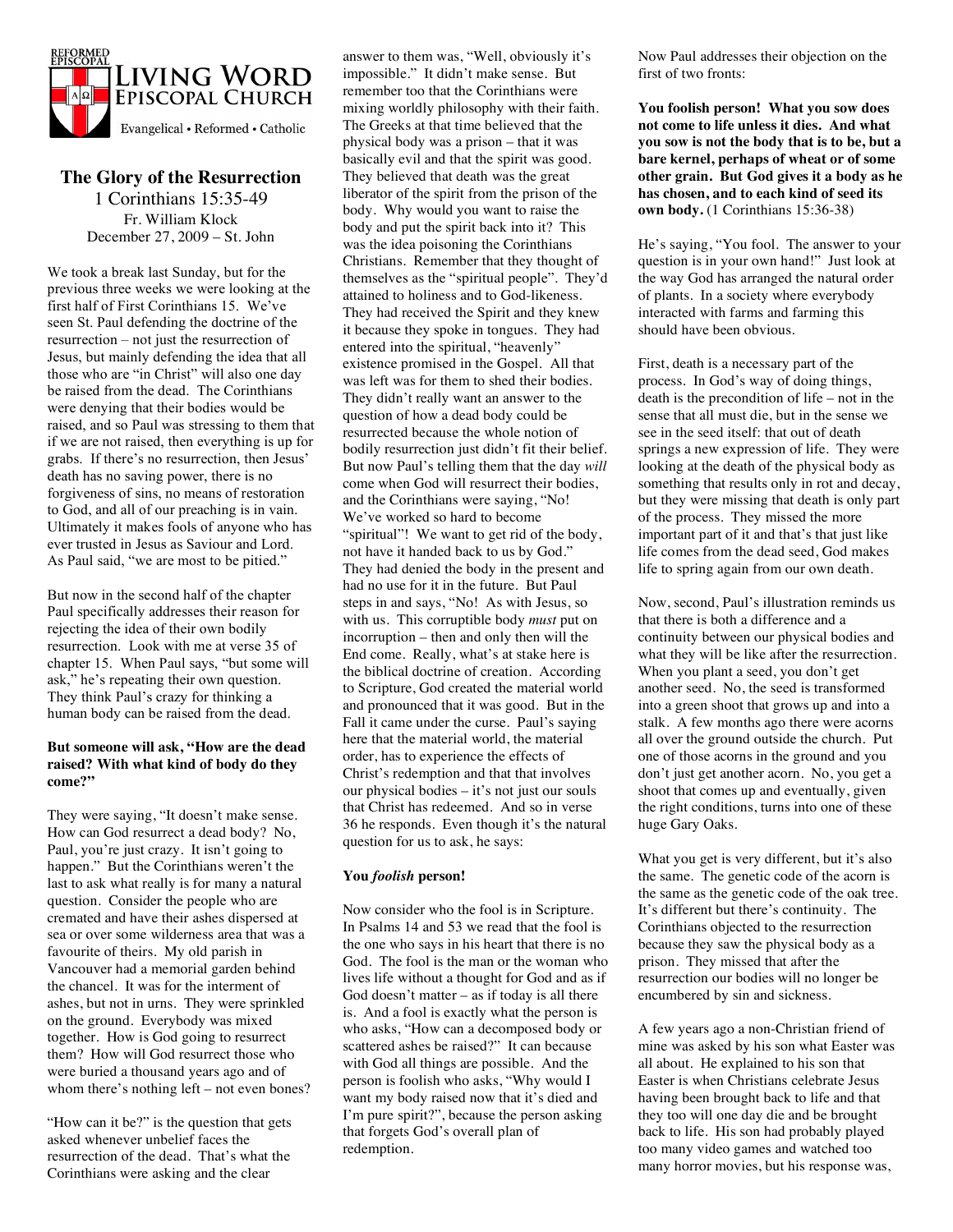"Ewww! Does that mean Jesus is a zombie and that all the Christians think they're going to be zombies too someday?" But that's sort of where the Corinthians were headed. God will raise our current bodies, but he won't leave them the way they are (and he won't leave them the way they'll be after years mouldering in the grave either). Just as he transforms the acorn into something far more glorious, he'll transform us too. He won't leave us as we are. He won't leave us in a state of sin or decay. And yet like the oak tree is still in some way the same as the acorn, we'll still be the same as we are now.

But of course we're not acorns or seeds of grain, so Paul faces their second question: "With what kind of body do they come?" Supposing there really is a resurrection, what kind of body do we come out with on the other side? He answers this question in the next ten verses, first going back to the lessons that we can see in nature; then showing a parallel with the resurrection; finally, in a great theological argument, he establishes the absolute certainty that this *is* going to happen. So first we see the lesson from nature in verses 39 to 41:

**For not all flesh is the same, but there is one kind for humans, another for animals, another for birds, and another for fish. There are heavenly bodies and earthly bodies, but the glory of the heavenly is of one kind, and the glory of the earthly is of another. There is one glory of the sun, and another glory of the moon, and another glory of the stars; for star differs from star in glory.**

First Paul stresses continuity even though there are different kinds of flesh. There's human flesh. There's animal flesh. There's bird flesh. There's fish flesh. Even within those categories of animal, bird, and fish there are different species, each with its own flesh. God created life with amazing variety, but each flesh reproduces according to its own kind. Humans don't produce birds and birds don't produce humans. Paul's taking us back to the creation. God created each species "after its own kind." And there's an application there for our resurrection. Back in Chapter 6 when he told them to flee sexual immorality, Paul had to offer them this same correction. To them the body didn't matter, so you could do with it whatever you wanted. And he reminded them that there is continuity between the bodies we have now and our resurrection bodies that God will someday give us. The body you have today isn't something to carelessly trash or to indulge in sin with.

God has great plans for our bodies, it's just that they have to go through the transformation of resurrection. Just as God created each species to reproduce it's own kind – a continuity from one generation to the next – so God will maintain this continuity between the body you have today and the body he will give you for eternity.

But even as he shows us the continuity – that we will have the same body – he also stresses that renewed and glorified nature of the new body. God isn't going to raise a mouldering zombie from the grave nor is he going to simply give eternal life to the frail and sin-obsessed bodies we have now. He just described physical life here on earth: people, animals, bird, and fish. Now Paul points to the heavens: the sun, the moon, and the stars. Yes, there's a certainly glory that God has attached to his earthly creations, but in contrast Paul points to the glory – to the radiance – of the sun, moon, and stars.

The ancients didn't have all our modern technology, but even they understood the amazing nature of the heavenly bodies. Today we understand that the sun is basically a giant hydrogen bomb that provides infinitely more energy than we can even imagine. It's what makes life on earth possible as we soak up its heat and light. Even the moon, as it reflects the light of the sun back to us exerts its own influence on the earth. I remember thinking about this one night when I was an undergraduate. Some friends and I had spent the day water skiing on the Snake River in eastern Washington. It was late by the time we'd had dinner around a campfire. We were at a small county park and overstayed the dayuse hours. We were al laying on our backs on the grass and suddenly all the lights in the park went off. There's not much to speak of in terms of civilisation in eastern Washington and it was pitch black on that moonless night. And yet as we lay there on the grass and our eyes adjusted they focused on the depth of space – on those millions upon millions of stars. One of my friends there pointed out that each of those stars was like our sun – in fact, most were probably even more powerful. Consider how bright those stars have to be to shine their light over so many light years so that it gets to us. There's amazing God-given glory in the heavens. Now with that in mind Paul draws a parallel with the resurrection, comparing the earthy body to the heavenly one. Look at verse 42:

**So is it with the resurrection of the dead. What is sown is perishable; what is raised is imperishable.**

The bodies we have now are perishable. That's exactly why the Corinthians were do disenchanted with them. We're stained with sin and we're bogged down by sickness and decay. But what they failed to realise, foolish people that they were, is the transformation that God will bring to our bodies on the last day. The seed is perishing, but what will be raised is imperishable. He puts it another way in verse 43:

#### **It is sown in dishonor; it is raised in glory.**

He just used that word, *glory*, to describe the majesty of the heavenly bodies. Glory is the word that Paul uses in Philippians to describe Christ's own resurrected body. Our earthly bodies are humble and lowly – in fact that's a better translation than "dishonourable". Jesus lowered himself when he became one of us, but now he has been raised to glory and one day will raise us to glory too.

## **It is sown in weakness; it is raised in power.**

Again, think of Jesus. When he came to earth, he came as a baby. He was weak and powerless. He depended on his mother to feed and clothe him, and yet after his resurrection, Christ ascended to heaven to rule over his kingdom with power and authority – and as Paul has already told us, he intends one day to raise us that we might rule with him – so that we will one day share in his power and authority. Today we're fragile little specks roaming around on the surface of a little ball of dirt 150,000,000 km from the sun and yet one day we will be raised imperishable, with heavenly glory, and in power to rule the creation with our Creator. As he says in verse 44:

## **It is sown a natural body; it is raised a spiritual body.**

That's what the Corinthians were forgetting – and I suspect something we sometimes forget to – that God's involved here. We're not just talking about nature taking its course. We're talking about God himself, for whom nothing is impossible, taking action to raise us from the natural (or physical) to the spiritual. There shouldn't be any question about it. He goes on in verse 44:

## **If there is a natural body, there is also a spiritual body.**